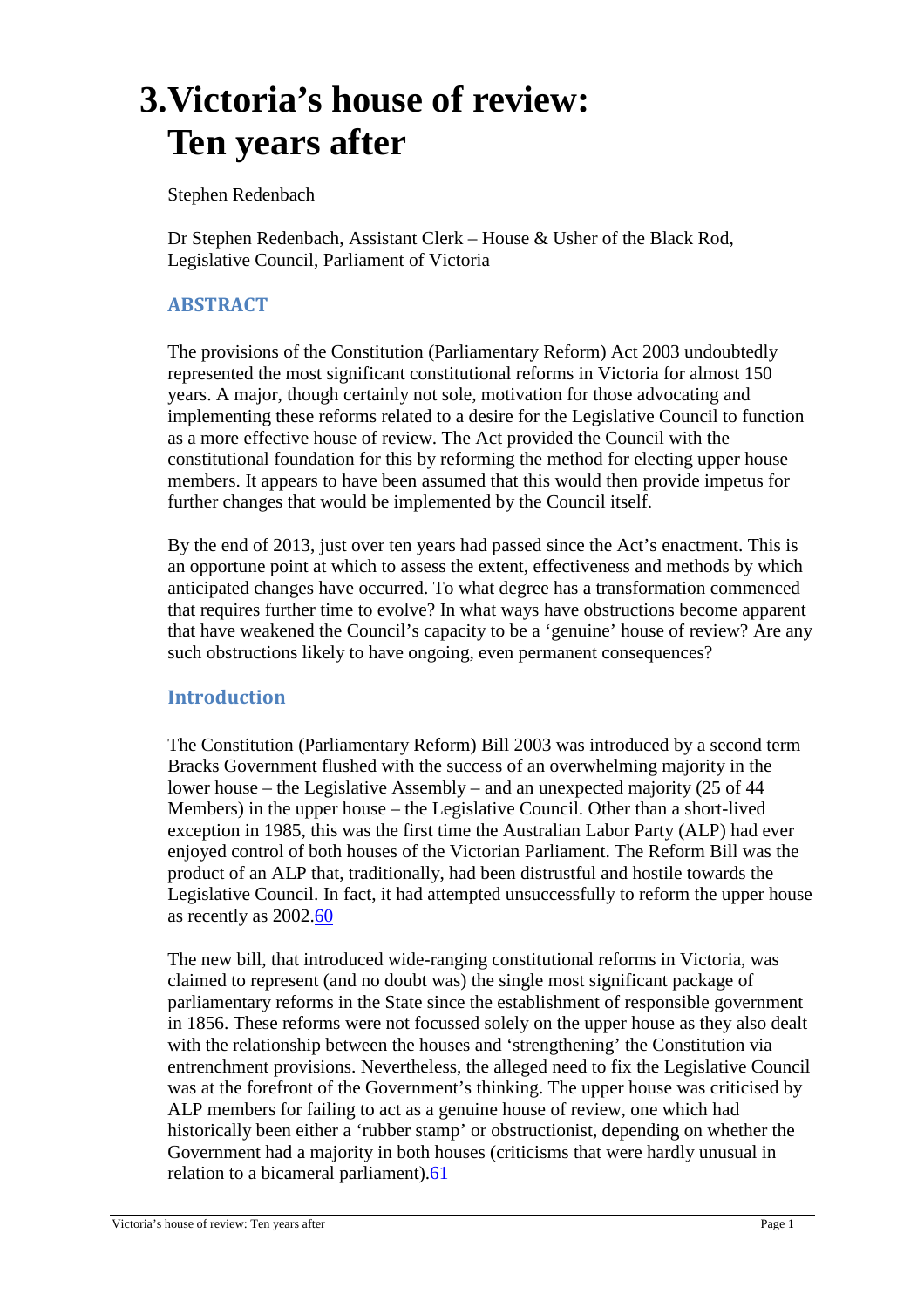Amongst the strongest proponents of such reforms were not only government members, but the three members of the Constitution Commission, whose recommendations and reports formed the basis for most of the reforms implemented subsequently. The Constitution Commission was composed of two experienced Liberal Party parliamentarians (Hon. Alan Hunt AM, previously a Victorian cabinet minister and President of the Legislative Council, and Hon. Ian Macphee AO, a former federal minister), as well as the Hon. George Hampel QC, former Justice of the Supreme Court of Victoria. The Commissioners received clear directions from the Government's terms of reference to 'research, investigate, consult, report on and make recommendations' on legislative changes that would 'enable the Legislative Council to operate effectively as a genuine House of Review'.62

Some of the reforms that ultimately formed part of the Constitution (Parliamentary Reform) Bill 2003 clearly were not intended to enhance the Council's effectiveness as a house of review. In certain cases, these related to quite separate issues (recognition of local government as an essential tier of government was one example), while in others the reforms were clearly intended to restrict upper house power (complete removal of the Council's capacity to block Supply).

So what were the reforms that would allegedly enhance the Council's ability to review and bring the Executive to account more effectively? Primarily, these related to a single aspect of the Reform Bill: the method by which the Legislative Council would be elected. The bill introduced eight multi-member electorates, consisting of five members each, to be elected via the proportional representation system for four year terms. The consequential quota of 16.66% was expected to enhance the likelihood of small parties and independents being elected and to minimise the possibility of any single party again controlling the upper house. In the words of then shadow minister, David Davis (later to become Leader of the Government in the Council and certainly not a proponent of the reform), 'My strong belief is that it will be about once every fifty years that a party gains control of the house'.63

Other than anticipated changes in the composition and diversity of the Legislative Council's membership due to multi-member electorates and proportional representation, the Reform Bill offered little else to enhance directly the Council's review function. The term 'house of review' was referred to regularly by the Government in publications and debate but, as noted by Costar and Gardiner, 'few members articulated what this might actually mean in practice.'64 There appeared to be an assumption that the Council's altered composition would help engender cultural change and a new, more incisive method of conducting business. This concept of an upper house being both reactive (for example, reviewing bills sent to it by the lower house) and proactive (for example, scrutinising the Executive via committee hearings) had been outlined in an address given by John Uhr to the Constitution Commission of Victoria in August 2001.65

This, then, is the purpose of this article. It will examine the extent to which the Constitution (Parliamentary Reform) Act 2003 established a structure that would enhance the Legislative Council's review function, as well as considering the willingness and effectiveness of the Council to reform itself from within to become a more vigorous and independent house in scrutinising the Executive's actions. Even if ten years (or a little more as the period under review continues until the end of 2013) is considered insufficient for a genuine transformation to have occurred, to what degree has progress appeared to be made and in what ways have longer term obstructions been identified?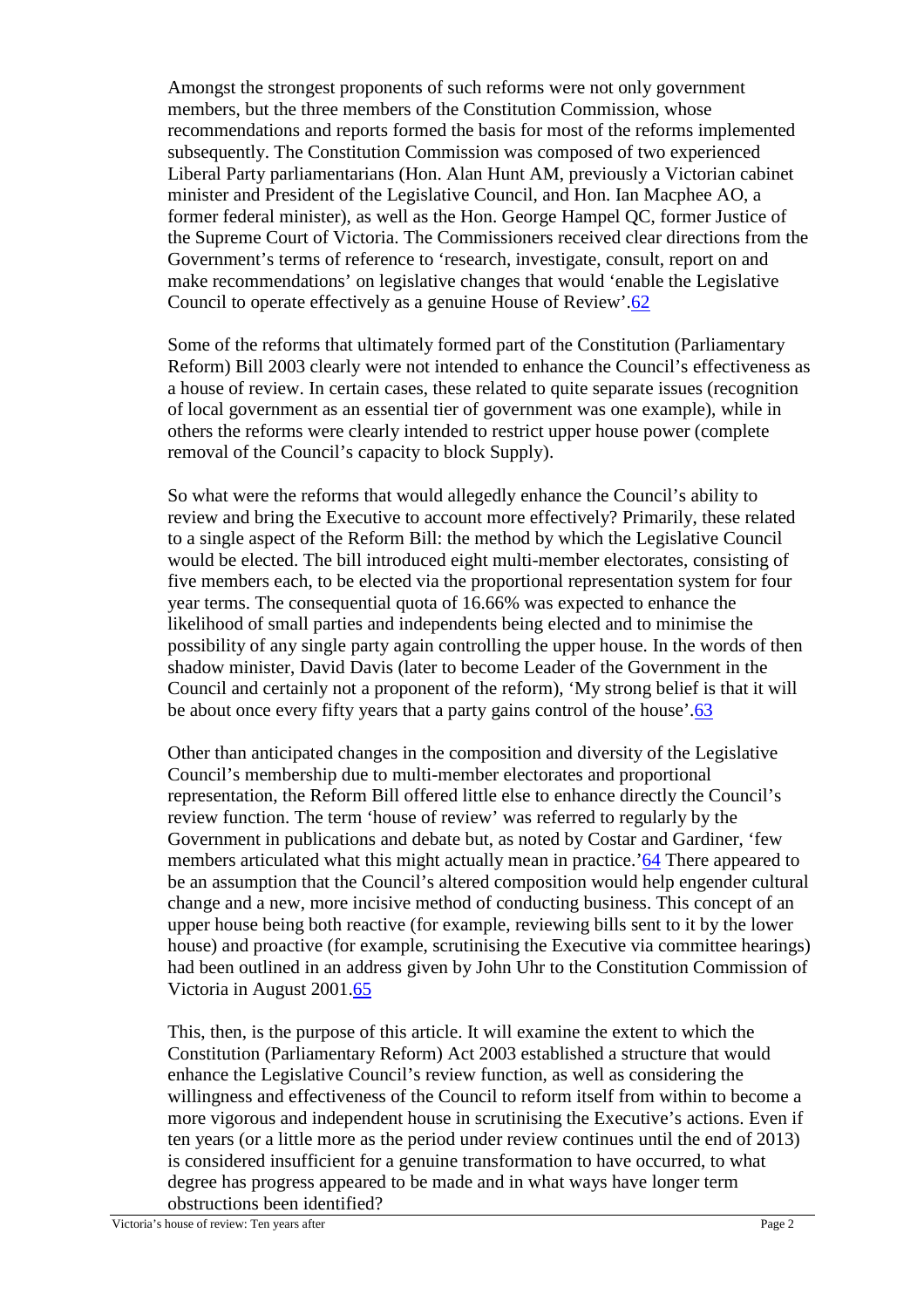# **Legislative Council prior to 2003**

Despite facing the common criticism levelled at upper houses of being simply a 'rubber stamp' or obstructionist, prior to 2003 Victoria's Legislative Council had adopted various procedures under its standing and sessional orders to strengthen its review function. Some of these were longstanding procedures or practices, while a number had been introduced during the 54th Parliament (1999 to 2002), a period in which the new Bracks ALP Government was seriously outnumbered in the chamber.66 The Opposition used its numerical advantage, at least to some extent, to strengthen its position both politically and in terms of holding the Government to account through procedural reforms, some of which have survived or been enhanced.

Several of the procedures and customs with a lengthy history in the Council that, at the very least, provided the Opposition with greater opportunities for scrutiny and debate, included:

- o a period of some hours each Wednesday during which general business took precedence over all other business. During the 54th Parliament, the period allocated was three hours.
- o the adoption of a procedure in 1993, based on Australian Senate practice, if Ministers failed to provide an answer to a question on notice within thirty days of it having appeared on the Council's Notice Paper.
- o the absence of time limits on individual members' speeches when debating bills.
- the virtual absence of a guillotine or closure motion to stifle debate.67

During the 54th Parliament, further procedural innovations included:

- $\circ$  the adoption of a sessional order in 2002 to enable supplementary questions to be asked during Question Time. This procedure was retained and is now part of the standing orders.
- o the introduction, also in 2002, of a period for 90 second Members' Statements which initially applied twice per week and now occurs each sitting day.
- o precedence being given to debate motions to take note of reports and other papers for up to one hour. A similar procedure still exists in the Council.

Thus, by the conclusion of 2002, the Legislative Council was partly fulfilling its review function through the application of certain long standing as well as emerging practices. Nevertheless, substantially more progress was required before the house could be considered to have genuinely embraced a more assertive, independent role vis-à-vis the Executive.68

## **Post-2003 and the Constitution (Parliamentary Reform) Act**

#### **The Legislative Council's composition**

When assessing the Constitution (Parliamentary Reform) Act's impact, it is significant that the legislation did not include the Constitutional Commission's preferred model of six regions electing seven Members each, resulting in a quota of approximately 12.5%. The Commission had placed considerable importance on the need for diversity and minority representation to create a more inclusive and effective upper house which could 'increase the vitality of our democracy'. It believed that this goal would be undermined partially if the quota under proportional representation was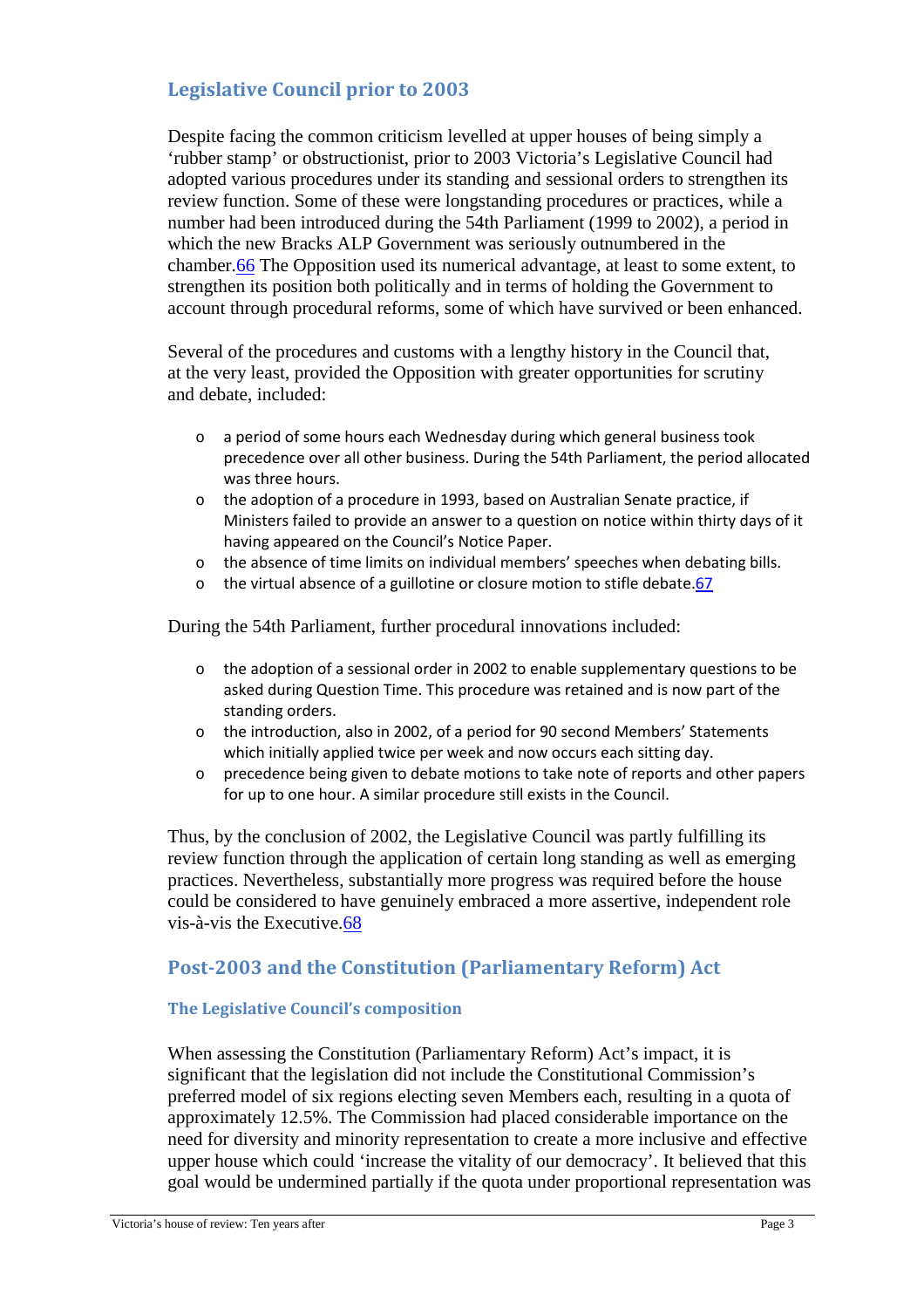too high. It regarded the 16.66% quota under the eight regions by five Member model, the one ultimately adopted, as being acceptable but higher than ideal.69

Since 2003, there have only been two Victorian State elections using proportional representation for the upper house (November 2006 and 2010). Therefore, the new system's capacity to achieve the Commission's ambitions has not been fully tested. Nevertheless, there have been positive developments in terms of greater diversity of representation. The most prominent example has been the election of three members of the Australian Greens at both elections. In addition, the 2006 election saw a member of the Democratic Labor Party (DLP) win a seat in the Legislative Council, despite attracting only 2.57% of first preferences. His election, along with the Australian Greens, constituted the first representation in the Victorian upper house of any party or individual outside of the Liberals, Country Party/Nationals and ALP since July 1955 when the last DLP member was elected.70

In the 56th Parliament, the Australian Greens (and DLP member to a lesser extent) were able to exert considerable influence over the Council. In a house comprising ALP 19, Liberal 15, The Nationals 2, Australian Greens 3 and DLP 1, the Australian Greens exercised the balance of power when voting with the Government (or nongovernment parties as a bloc) on contentious issues. The lack of a government majority influenced the passage of legislation (bills rejected, amended, lapsed), establishment of committees and the procedures governing the conduct of proceedings. The 54th Parliament, in which there was a non-government majority consisting of the Liberal/Nationals Coalition only, was of course able to exercise the same sort of power, however in the 56th Parliament a wider range of party interests were involved in the process.

Confidence that proportional representation would rarely produce government majorities in the Legislative Council, thereby strengthening pluralism and scrutiny of the Executive, was shaken by the outcome of the November 2010 State election. In the 57th Parliament, the Liberal/Nationals Coalition Government gained a majority of 21 seats out of 40, with the ALP represented by 16 members and the Australian Greens 3. Aside from electing the Australian Greens, proportional representation had produced a similar result in both houses with the Government holding a very narrow majority in each. As one would expect, this resulted in significant implications for the Legislative Council.

#### **Legislative Council Committees**

During the 56th Parliament, a Standing Committee on Finance and Public Administration and several select committees were established. The highest profile of their activities was an inquiry conducted by the standing committee into the planning process for the Windsor Hotel redevelopment and the involvement in this of the office of the Minister for Planning. These committees used their non-government majorities not only to scrutinise government performance and highlight maladministration but, in the view of government members, to gain party-political advantage.71 There was nothing particularly unusual about that, and a similar situation had existed during the 54th Parliament when the Opposition controlled the numbers in the upper house.

The 56th Parliament also saw the establishment of a Legislation Committee, which had originally been trialled in the previous Parliament under sessional orders and was now formally included in the standing orders. Despite the existence of a non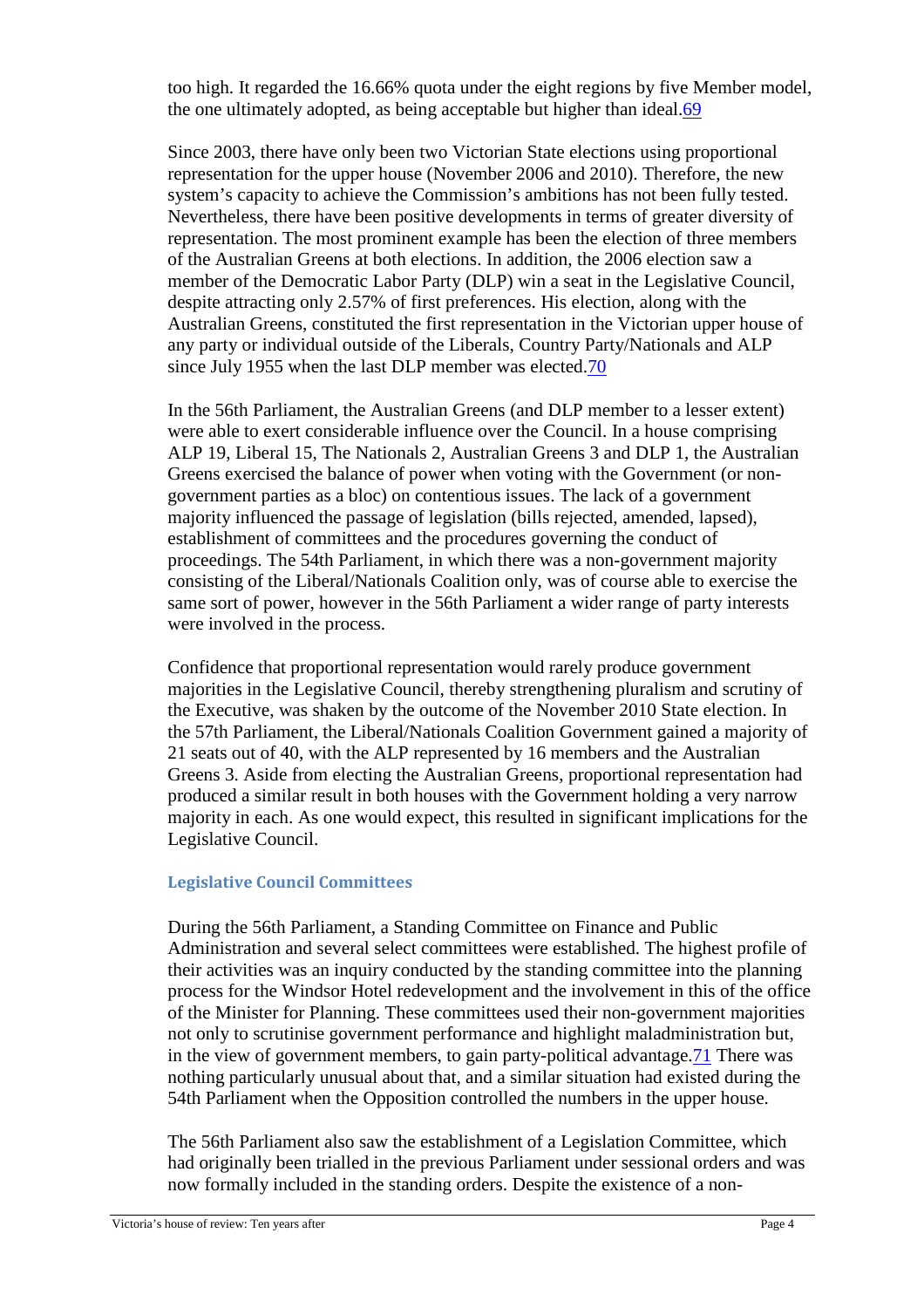government majority in the Council, the Legislation Committee ultimately only had four bills referred to it, the last of which was in 2008. It was not entirely clear why the Committee was used so sparingly as it facilitated the review of legislation through the appearance of various witnesses including a Council Minister on two occasions and an Assembly Minister on another.72 The standing orders governing the Legislation Committee of the 56th Parliament may have been seen as too prescriptive in terms of the manner in which it was to conduct reviews and present reports. The Committee's investigations were limited to bills (or parts of bills) that were currently before the Council and had been referred to it by the house after their second reading. The process seems to have been viewed as partly a substitute for the Committee of the whole stage (although that stage could still occur after the Legislation Committee had reported).73

The standing committee system that was established at the commencement of the 57th Parliament was based on recommendations made by the Council's Standing Orders Committee late in the 56th Parliament.74 After studying various jurisdictions in Australia, the Committee (comprising representatives from all of the parties in the Council other than the DLP) settled unanimously on a structure based closely on one that had operated in the Australian Senate, although in a scaled down form. The Legislative Council was to have three pairs of committees, each containing a legislation and references committee, overseeing major government policy areas. Each committee was to consist of eight members, with four nominated by the Leader of the Government, three by the Opposition and one coming from minority parties or independents.

In the case of the new legislation committees, there would be a government appointed chair with both a deliberative and a casting vote. It was noted by the Standing Orders Committee that 'one of the central roles of legislation committees was to review government legislation and it was important for the Government to maintain a reasonable level of control over the legislative process'.75 The legislation committees would be permitted to self-reference, but only in relation to annual reports and departmental/agency performance. The references committees were to have a nongovernment chair, also with a deliberative and casting vote. Consistent with Australian Senate practice, these committees would not have the power to selfreference.76 It was considered appropriate that the house should determine the nature of such broad, sometimes lengthy, inquiries. In addition, despite not being stated explicitly in the Standing Orders Committee's report or during debate in the Council, there may also have been an assumption future governments were unlikely to control the Council under proportional representation. As a result, it may have been assumed that the Executive was unlikely to determine the work of references committees. This appears to have been the case when Standing Orders Committee member and Leader of the Government, John Lenders, observed:

Reference committees are clearly in the hands of this house, and whoever the nongovernment parties are at the time can seek to do further investigative work on that basis. I think that is a very good balance.77

The acceptance of this new standing committee system for the 57th Parliament was an acknowledgement by the Council of its enhanced role as a house of review and its recognition of the Constitution (Parliamentary Reform) Act's influence over its culture. It was noted in the Standing Orders Committee's interim report that the adoption of proportional representation had changed the Council's composition, creating a new dynamic in the house and a 'greater inclination on the part of the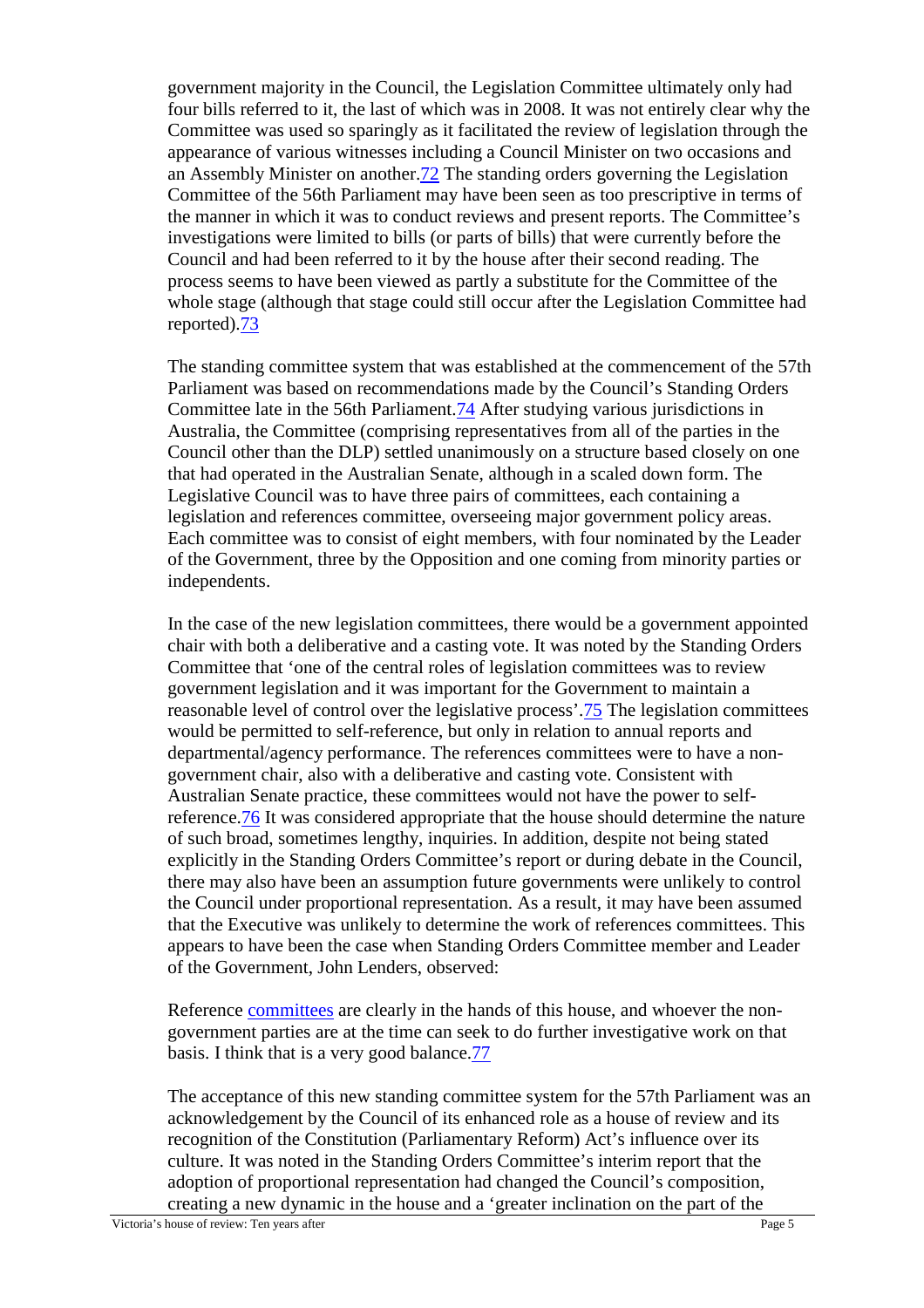Council to establish its own select and standing committees than was the case in previous parliaments'.78

There was an unexpected pause in the emergence of this 'new dynamic' in the Council when the 2010 State election produced a narrow government majority in both houses. In terms of the new standing committees, their ability to fulfil the expectations just outlined was weakened considerably by three principal factors. The first two of these may change significantly in the 58th Parliament which will commence at the end of 2014 or early 2015. The other factor could be an ongoing challenge well into the future unless suitable compromises can be reached.

8. By the end of 2013, the Coalition Government had used its majority in the Council consistently to prevent government bills being referred to the legislation committees of the standing committees. Amongst the 38 motions moved seeking such a referral, only seven were successful, and of those just three referrals related to proposed legislation. Those three bills consisted of two private members' bills and just a single government bill, which was minor non-contentious legislation.79

> Given that the Government had control of each legislation committee via its power to appoint the chair who could exercise a casting vote, non-government members expressed considerable frustration that the Council did not make more use of these committees, even allowing for the common reluctance of governments to expose themselves to additional scrutiny.80

9. Unsurprisingly, given that the three references committees of the Council standing committees had a non-government majority and chair, the Coalition also maintained firm control of these committees. By the end of 2013, only 12 attempts had been made to refer matters to one of these committees, with just four being successful (all four emanating from the Government). Significantly, three of the four referrals were made by April 2011, with the only other one occurring in February 2012.

10. A key development that may have dissuaded the Government from making more use of the references committees was the desire of the Legal and Social Issues References Committee to recall a witness to provide further evidence related to its inquiry into organ donation. The Committee had resolved to do this following the tabling of its final report the previous sitting week due to perceived inconsistencies in the witness' evidence. Its deputy chair, who was a government member, strongly objected to this approach, arguing that the Committee lacked the authority to continue gathering evidence after submitting a final report as, in effect, it would be self-referencing, a power the Committee lacked. When asked to rule on the matter, the President concluded that it was a grey area that should, ideally, be considered by the Council's Procedure Committee.81

In the following sitting week, the Leader of the Government responded by moving a motion: (a) for the Procedure Committee to examine the capacity of standing committees to continue their investigations beyond the date they are required to table their final report; and (b) to prevent such investigations occurring after the tabling date until the Procedure Committee had presented its report on the matter.82 The Government's motion was agreed to after a division and the Procedure Committee had not reported on the issue by the end of 2013.

The Opposition alleged that the Government feared that the witness, if recalled, might have provided evidence that could embarrass or damage it in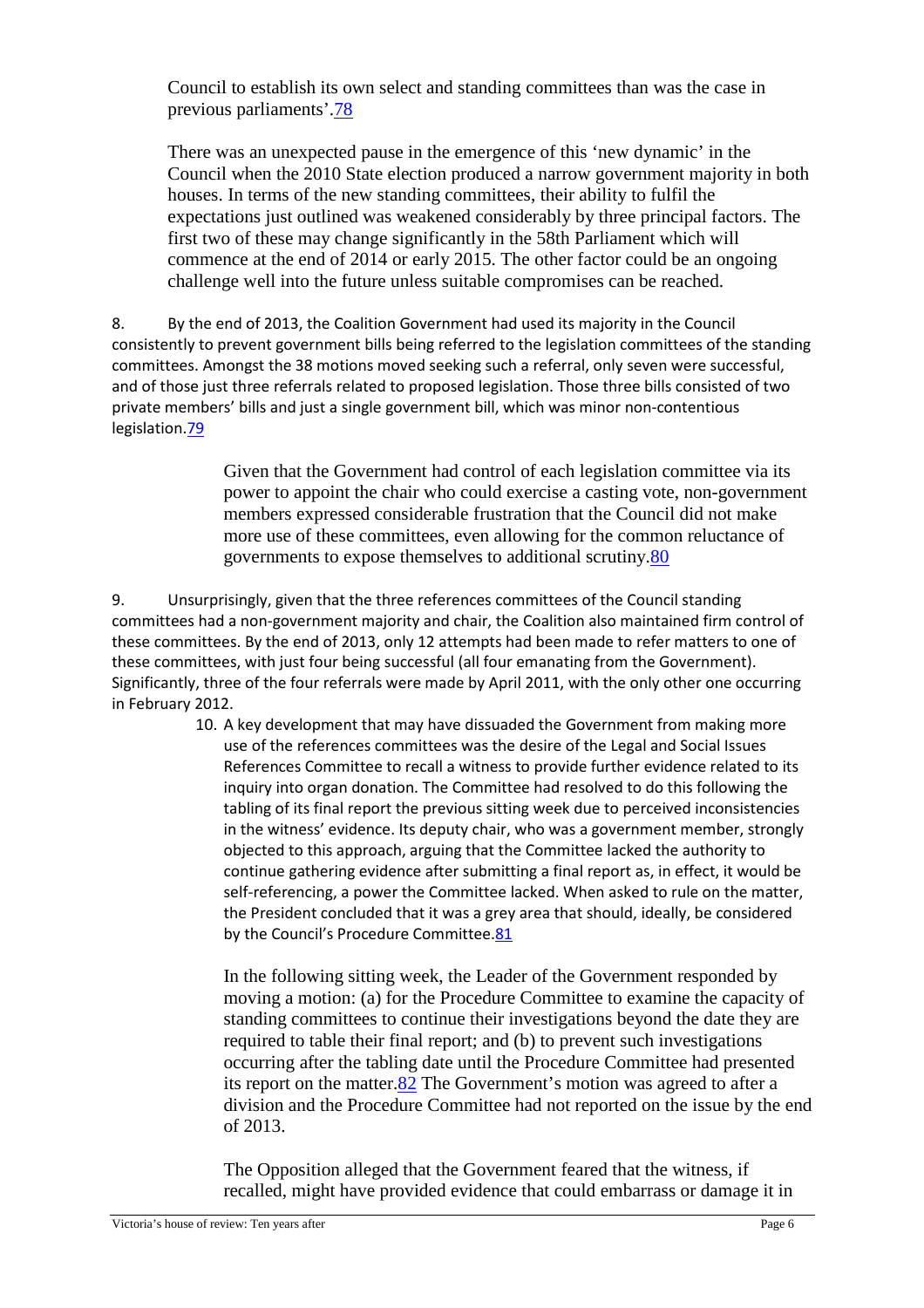some way, and was escaping scrutiny as a result. According to the Leader of the Opposition, John Lenders:

We have the Leader of the Government seeking to use the legislature to, in effect, shut down a committee investigating his portfolio…It is a critical issue in relation to our Constitution and the separation of powers that we have a proposition before the house in which a member, the Leader of the Government…is seeking to close down the legislature's ability to scrutinise the executive.83

If the Opposition was correct, the Government has not been prepared to take such risks again, with no inquiries having been assigned to a references committee since then.

11. The third means by which the standing committees were limited in their scrutiny role may prove the most intractable problem for the Council going into future parliaments: the issue relates to money.

> At the beginning, it needs to be stated that restrictions on Council committees accessing the funds required for staffing, administration and the general conduct of investigations is nothing new nor peculiar to a single side of politics. Part of the problem has been structural and systematic, as despite the Victorian Parliament being financed by a separate appropriation bill since the early 1990s, the bill has provided little genuine financial independence. As noted by the current President, Bruce Atkinson, the presiding officers and clerks over the years have had little input into the funding process, broad government financial policy has determined the Parliament's budget and the institution has been unable to access any of its own, unspent funds without first gaining the Treasurer's approval. Even if such approval is granted, these funds are only supposed to be spent on non-recurrent, one-off expenses.84

In the 56th Parliament, a period in which several politically contentious, nongovernment controlled committees were active, an attempt was made to gain additional funding for Council committees by accessing unspent departmental funds. The (ALP) Government did not agree to these requests and, as a result, Council committees were serviced by a limited support staff and operated on a very restricted administrative budget using funds from the department's operating budget.85

Unfortunately, funding difficulties continued in the first three years of the 57th Parliament, despite the change of government. These difficulties related partly to a lack of additional funding in the department's budget to service the Council's new standing committees to a standard similar to the Victorian Parliament's joint investigatory committees (which all had a government majority and chair).86 In addition, restrictions were once again placed on the amount that could be accessed from the department's unspent operating funds. Although the department was eventually granted some additional funds in 2011 and 2012, there were considerable delays in the process which created additional uncertainty, particularly with hiring research staff.

The department did receive advice from the Department of Treasury and Finance that the Council's 2013–14 operating budget included a modest additional sum intended for the standing committees. There was also an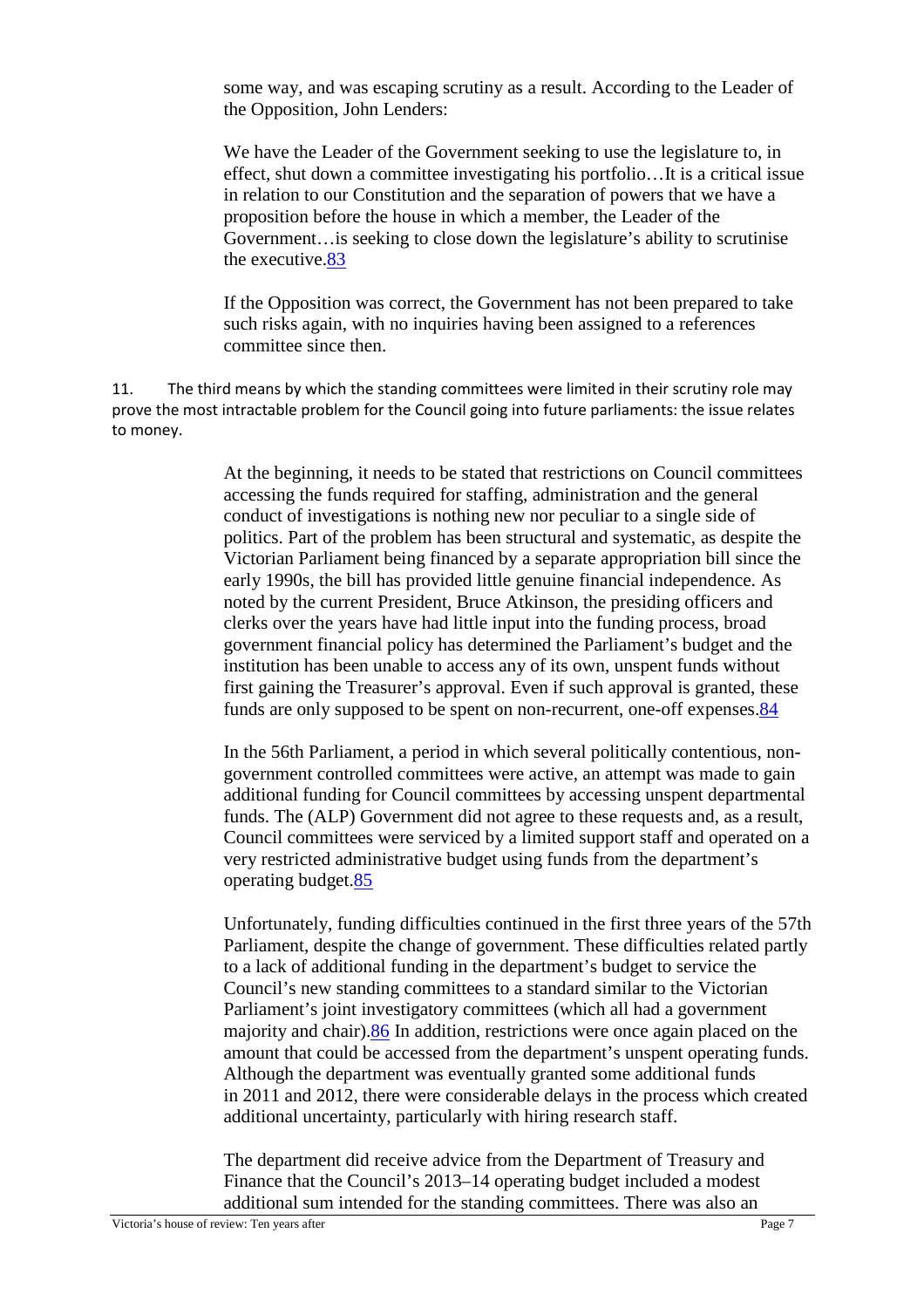indication that the Treasurer was likely to provide a slightly larger amount in the following financial year. Although this was certainly a positive step in terms of recognising the special needs of the Council's standing committees, such provision of funds continue to be provided on a yearly basis rather than as a continuing commitment.

Ongoing, adequate funding for the Legislative Council's standing committees will be essential if the upper house is to perform its scrutiny function adequately. Without it, even if a non-government majority ensures that there are sufficient references to keep the standing committees busy, the department will lack the capacity to adequately resource them.

### **The Legislative Process**

The transition from a non-government to a government majority in the Legislative Council at the commencement of the 57th Parliament has, predictably, impacted the house's review function in terms of the frequency with which legislation has been amended or rejected. In the 56th Parliament, the Council amended 49 of the 340 bills that were passed, with another 11 bills being rejected. In the first three years of the 57th Parliament, only 8 bills of 251 passed have been amended, all by the Government, with no bills rejected. These figures come as no great surprise.

What has been somewhat more notable, although certainly nothing unique in the Legislative Council's history, has been the Government's approach in managing its legislative program through the house. There have been few sittings after dinner on a Thursday evening (only three times by the end of 2013), and the absence of any Friday sittings, despite these being an option under the standing orders. Instead, there has been a tendency towards lengthy sittings on Tuesday evenings (the Council's first sitting day of the week) in which these have extended past 10.00 pm (the normal time for the Adjournment debate) if certain contentious legislation (or certainly legislation of high priority to the Government) has not been passed. In the first three years of the 57th Parliament, the Council extended past midnight on 11 occasions on a Tuesday, with the vast majority of these continuing past 2.00 am. In the 56th Parliament from 2006–10, there were only two occasions when the house sat beyond midnight (one related to the very high profile and contentious Abortion Law Reform Bill 2008) on any evening, although there were sixteen Thursday evening sittings and six Friday sittings.87

It could be argued that the approach adopted in the 57th Parliament has increased the difficulties for the house – particularly the non-government parties – to effectively scrutinise legislation, as in many cases it has been the least straight forward of the bills that have been reviewed in the early hours of the morning. Certainly, the Government would argue that this approach is their prerogative and they have argued repeatedly that they have allowed the house to continue its scrutiny of bills for as long as it has desired.88 Nevertheless, the effectiveness of this scrutiny may have been blunted at times by continuing to sit for extended periods at the tail end of very long days. Certainly the non-government parties have consistently voted against motions to extend sittings past the usual adjournment hour.

Another factor related to the legislative process that impacted on the Legislative Council's effectiveness as a house of review during the 56th Parliament, and could certainly do so in future parliaments, concerns the Dispute Resolution Committee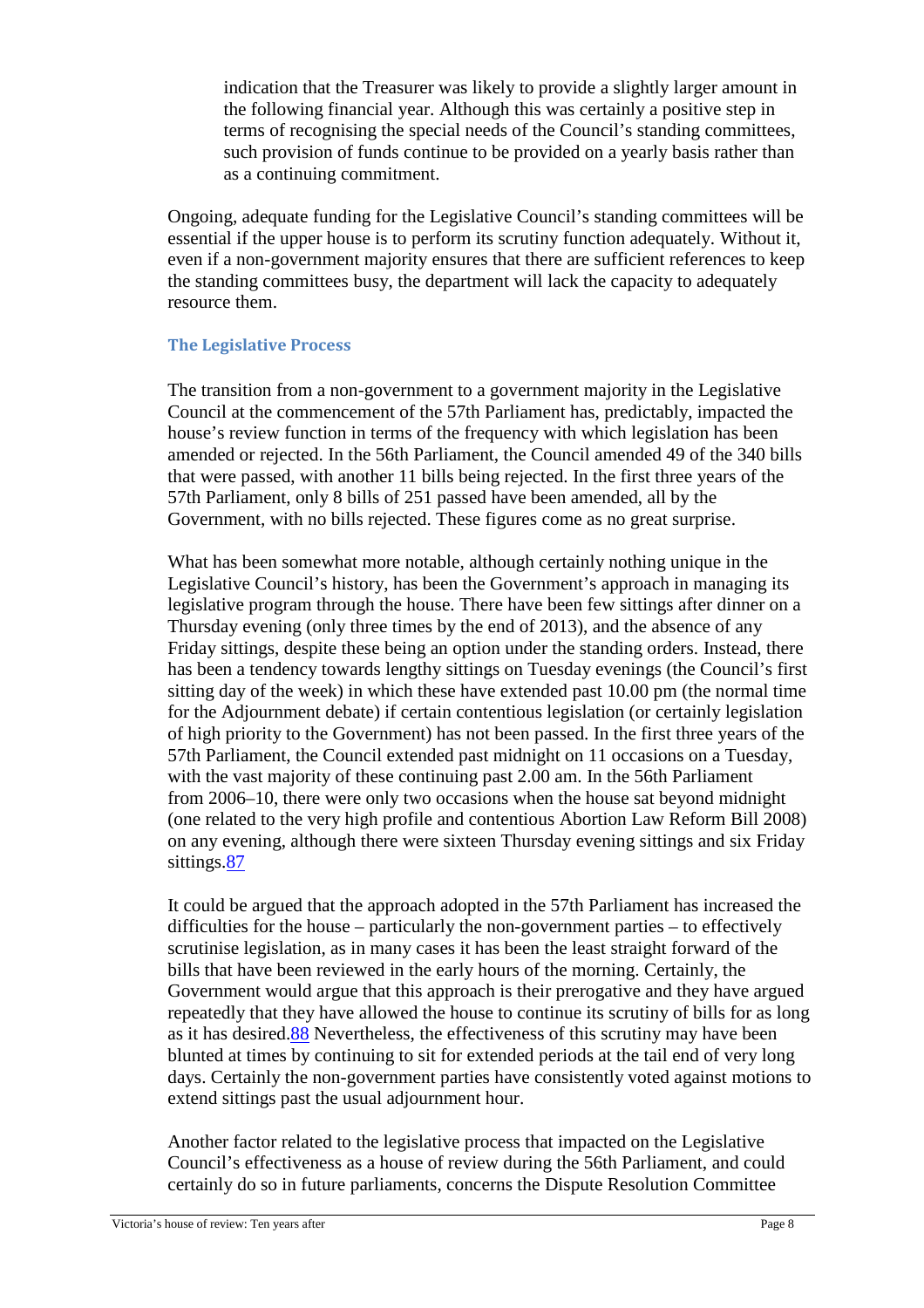(DRC). This was a body created under the Constitution (Parliamentary Reform) Act 2003. The Committee's role was based loosely on the Conference of Managers system which had provided for negotiations over disputed bills to be conducted by members appointed by both houses. This system had been used intermittently in the Victorian Parliament in the first half of the twentieth century, but had not been used since 1945.89

When the Constitution Commission recommended the creation of a DRC, it envisaged that the Committee would help to resolve legislative deadlocks which were considered more likely when the Council was elected via proportional representation.90 Its recommendation was reflected in s.65B of the Constitution which provided for a committee of twelve members, with seven appointed by the Assembly and five by the Council, with each house required to take into account its political composition in determining appointments to the DRC. Under s.65C, the DRC is expected to reach a resolution concerning a bill that is the subject of a dispute within 30 days of it being referred to the Committee by the Legislative Assembly. S.65D states that if the Committee fails to do so within the 30 days (or ten sitting days, whichever is the longer), the Disputed Bill becomes a deadlocked bill. This can result in certain constitutional processes, one of which could be the dissolution of both houses and a general election (s.65E).

There are a number of fundamental problems, from the perspective of the Council's scrutiny function, with the manner in which the dispute resolution process has been structured under the Constitution and with the interpretation of what constitutes a disputed bill. In the estimation of Philip Davis, a former Liberal Party Leader of the Opposition in the Council, the new method of dealing with disputes 'has led to questions arising about the relevance of the upper house in its capacity to properly hold the Executive to account'.91

The first weakness in terms of the Council's scrutiny role concerns the requirement under s.65(1) of the Constitution for all bills referred to the DRC to come via a resolution of the Legislative Assembly. Clearly, the equality and independent powers of the Council have been further weakened when only the Assembly has the right to access this deadlock mechanism, one which can relate to any bill at all.

Secondly, the Legislative Assembly controls the numbers on the DRC as s.65B prescribes that seven of the Committee's twelve members are from the lower house. Given a Government majority in the Assembly, one can assume that this will translate into Executive control of the DRC via the Committee's composition.92

Thirdly, the lack of transparency over negotiations in the DRC partially undermines the Parliament's role of scrutinising bills in a public forum. S.65B(9) of the Constitution requires the DRC to meet privately and permits it to determine its own rules rather than being governed by any form of joint standing orders or rules of practice. As noted by Philip Davis, the DRC's tabled resolutions offer 'no insight whatsoever into the proceedings of the Committee'. He argued:

For vital legislation to be decided…behind closed doors contradicts our history of accountable process and is offensive to our democratic principles.93

A fourth concern that has been identified relates to the interpretation of what constitutes a disputed bill. S.65A(1) of the Constitution states that such a bill is one: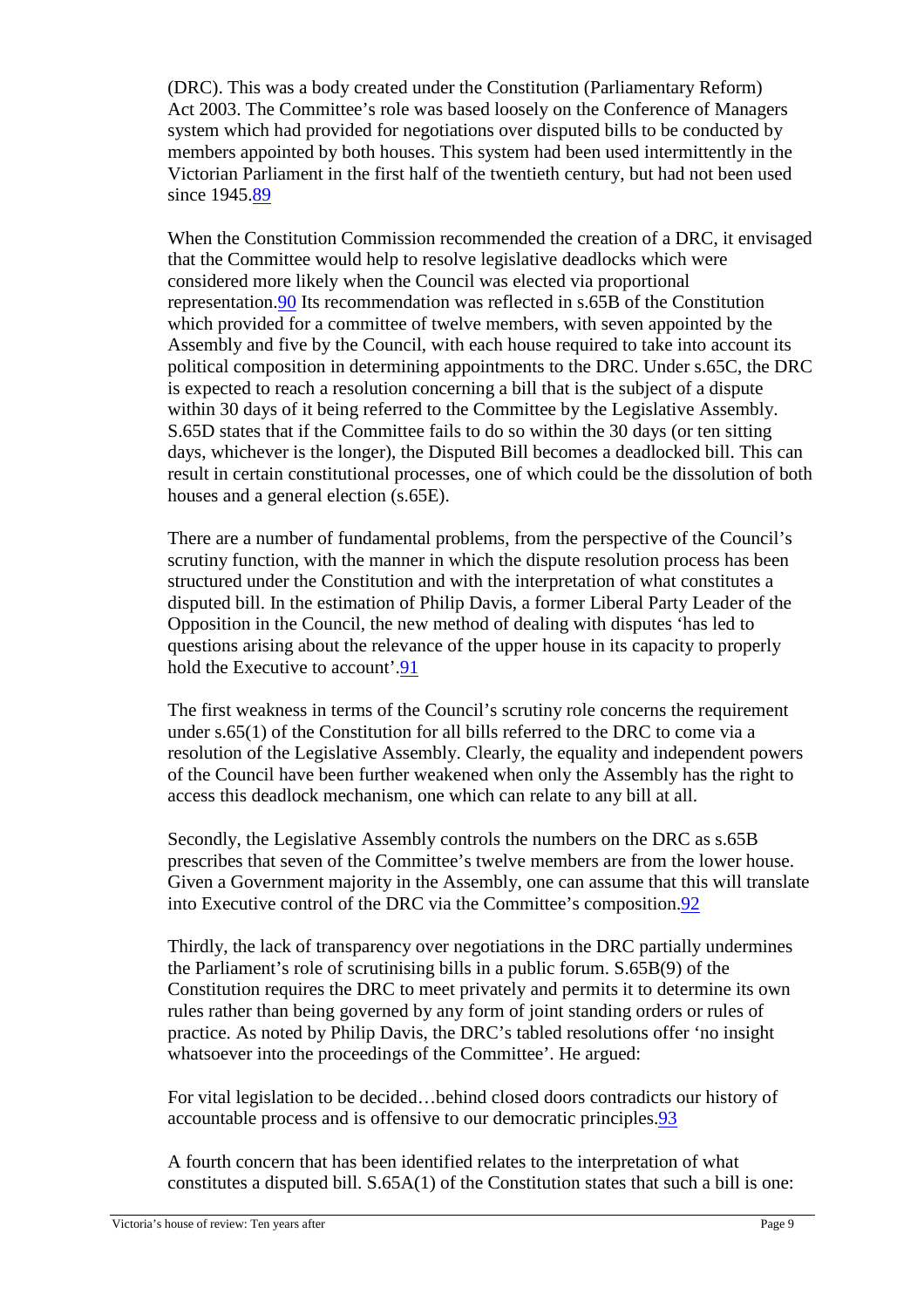Which has passed the Assembly and having been transmitted to and received by the Council not less than 2 months before the end of the session has not been passed by the Council within 2 months…either without amendment or with such amendments only as may be agreed to by both the Assembly and the Council.

As noted by Legislative Council President Bruce Atkinson, this does not explicitly exclude a defeated bill from being treated as a disputed bill,94 and that was certainly the approach adopted by the Assembly. In the case of each of the three bills subject to DRC negotiations, the bill was first defeated in the Legislative Council.95 The Speaker of the Legislative Assembly at that time, Speaker Lindell, determined that, despite a bill having been defeated in the upper house, this did not preclude it from remaining under the Parliament's consideration.96 As observed by President Atkinson:

The DRC…has expanded the power of the Legislative Assembly at the expense of the Legislative Council, and has undermined the ability of the Legislative Council to defeat legislation.97

Thus, the establishment of the DRC has restricted the Council's role of examining, scrutinising and, ultimately, rejecting bills, due to the Executive's capacity to then refer the matter to the Committee for further negotiations. Under the Constitution (Parliamentary Reform) Act 2003, the Assembly's rejection of a bill is final, but not the Council's, which weakens the Council's role as a check on Executive power.

#### **'Green shoots'**

Although the focus, to this point, has predominantly related to hindrances to the Legislative Council enhancing its review and scrutiny role, some positive changes have occurred. In broad terms, these can be categorised as being both procedural and cultural in nature. In this regard, the Constitutional Commission's apparent faith in the capacity of a restructured Council to reform itself from within, has had some substance.

The first of these developments relates to the steady decline in the time allocated to government business in a sitting week, and the consequent increase in the time for general or non-government business. This commenced in 2003 and continued for the remainder of the period under review. It occurred despite there being government majorities in both the 55th and 57th Parliaments and Wednesday evenings in the latter Parliament being devoted to standing committee business with the Council not sitting. The attached table indicates the progressive changes that have occurred:

1. Legislative Council business by percentage

As one can see from the graph, government business has declined from approximately 2/3 of the Council's time to less than half during the period 2003 to 2013. As is also evident, much of the proportion of time no longer spent on government business has been taken up with additional general business. It is notable that the most significant changes here occurred in the 56th Parliament (end of 2006 to late 2010) when there was a non-government majority following the first proportional representation election. Sessional Orders were introduced in February 2007 which abolished most of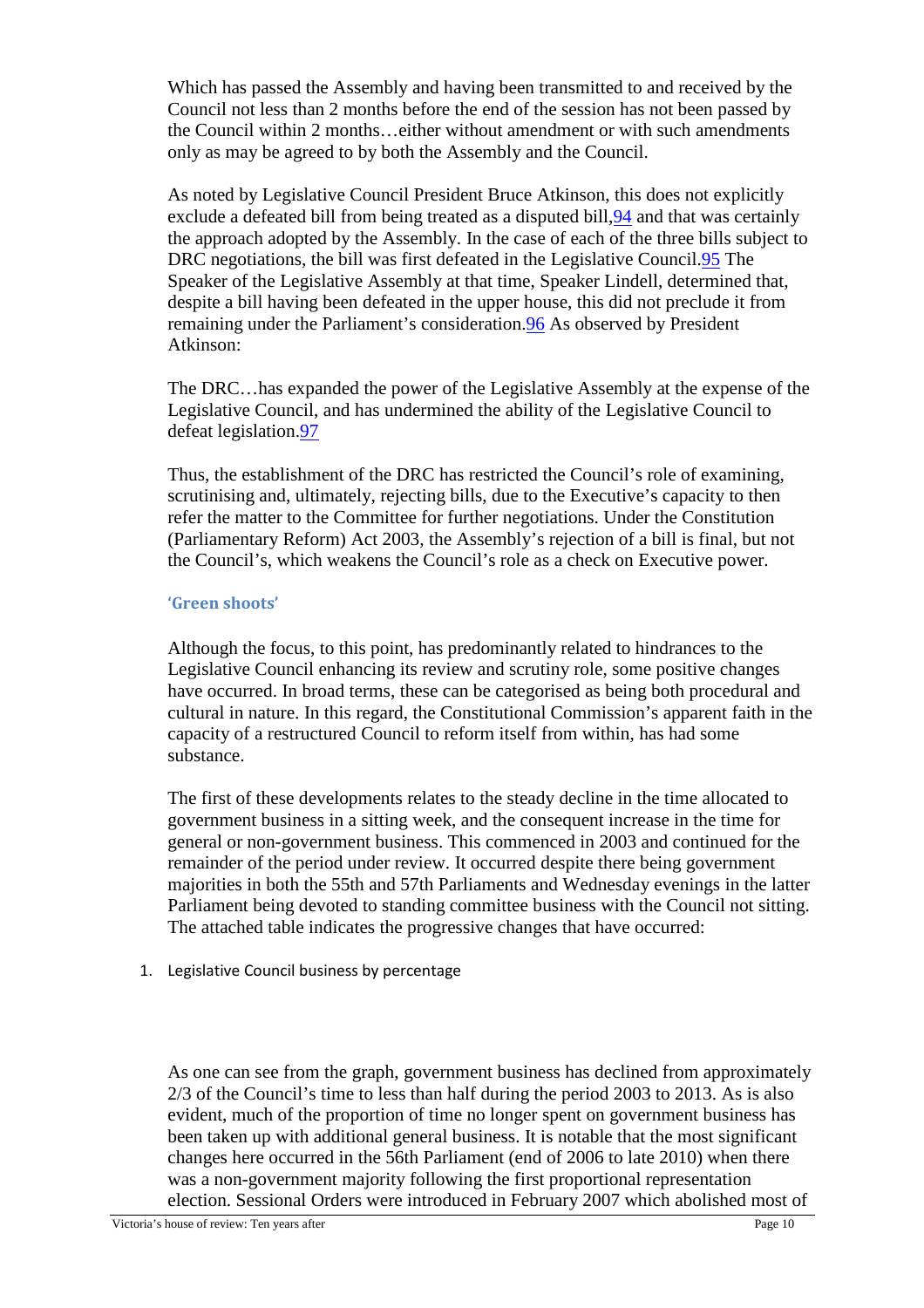the time limits which had applied in the 55th Parliament, including the three hour overall time limit for general business.98 What is probably more significant is that, in the 57th Parliament, despite a government majority, time limits have not been reintroduced for individual speakers during general business and the Council still allocates most of Wednesdays to such business. This may indicate an acceptance by the Government that a greater allocation of time to general business will be an ongoing feature of the way in which the Council transacts its business. Clearly, additional time does not automatically translate into more effective scrutiny, but it does nevertheless give the non-government parties greater opportunities to put their case.

The current Government has also not reintroduced the use of a Government Business Program, with the associated application of a type of 'guillotine', which existed in the 55th Parliament when the ALP Government had a majority in the Council. This is despite the Government Business Program remaining part of the standing orders and nothing preventing the Government from using it to push its legislative program through the house (as occurs most weeks in the Legislative Assembly). Again, this may partly have reflected a cultural change and an acceptance that the use of a Government Business Program is inconsistent with the Council's role of scrutinising the Executive. It was also argued by Minister and Leader of The Nationals in the Council, Peter Hall, that the Government had not used such a procedure as it was unnecessary and that 'a sense of goodwill and cooperation between all of the parties' would get the Government's business done.99

Other procedures have had their genesis in the 56th Parliament, or at least gained considerable impetus during those years, and have survived the transition back to a government controlled house. Possibly the most significant one concerns the production of documents; others relate to written responses to matters raised on the Adjournment and the introduction of non-government bills.

In relation to the first of these, the Council agreed to a sessional order early in the 56th Parliament which stated that the house could order documents to be provided by the Executive and that the order must specify the date by which the documents were required. Once received, these documents were to be tabled in the Council by the Clerk. If executive privilege was claimed in respect to any document(s), the sessional order outlined a very clear process to be followed, which could include the claim of privilege being assessed by an independent legal arbiter.100

As it transpired, the involvement of a legal arbiter, a practice based on New South Wales Legislative Council practice, did not come to fruition. This was principally due to the ALP Government's refusal to provide any documents over which executive privilege was claimed and, consequently, independent assessment being prevented. Nevertheless, the practice of seeking government documents via Council orders for their production occurred regularly between 2007 and 2010.

2. Orders for the Production of Documents agreed to by the Legislative Council

|                    | Motions agreed to | Documents provided (at<br>least some) | Documents not<br>provided |
|--------------------|-------------------|---------------------------------------|---------------------------|
| 56th<br>Parliament | 39                | 27                                    | 12                        |
| $(2006 - 10)$      | 32                |                                       |                           |

Victoria's house of review: Ten years after Page 11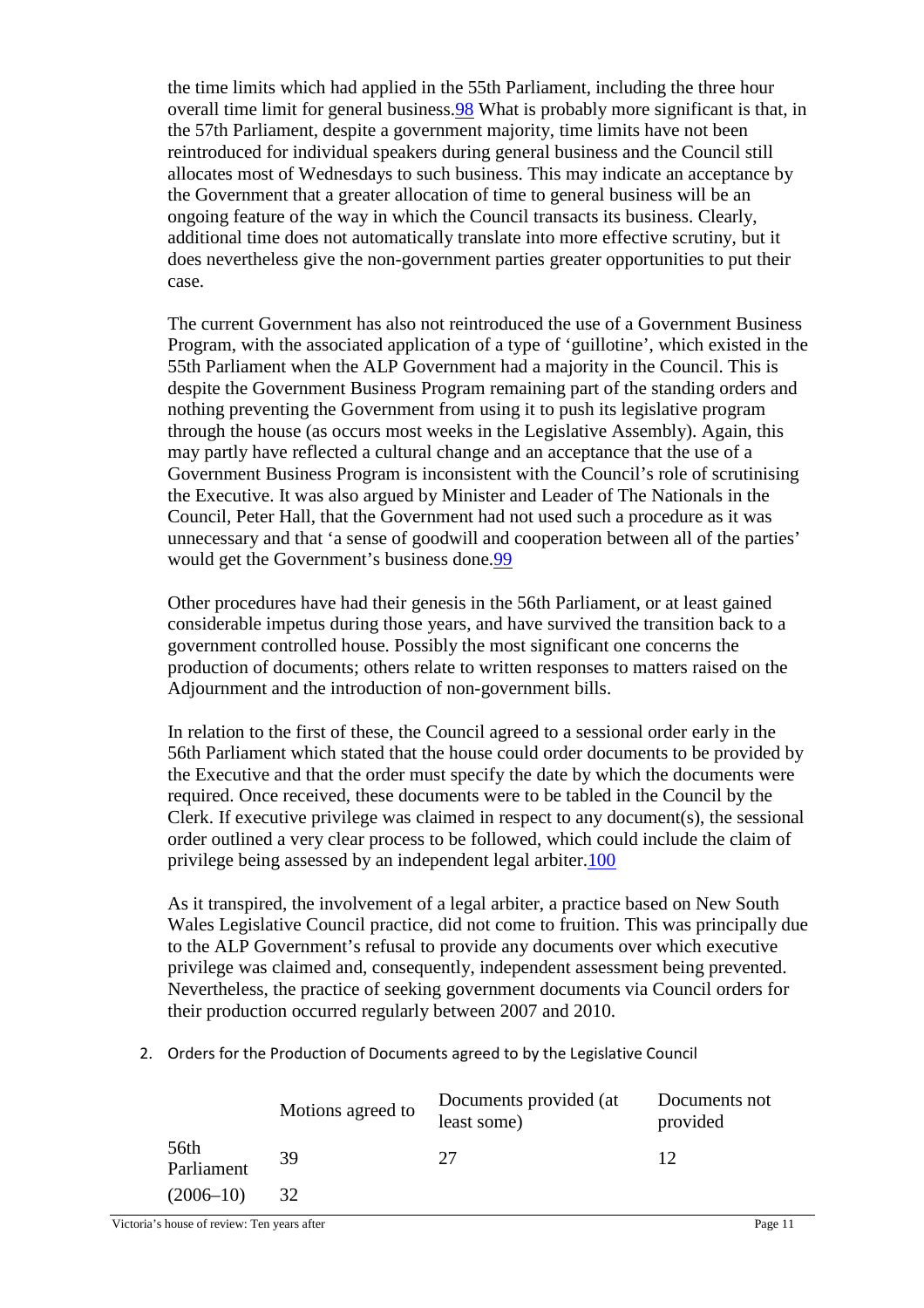|                                | Motions agreed to              | Documents provided (at<br>least some) | Documents not<br>provided |
|--------------------------------|--------------------------------|---------------------------------------|---------------------------|
|                                | Liberals/Nationals<br>7 Greens |                                       |                           |
| 57 <sub>th</sub><br>Parliament | 36                             | 26                                    | $7*$                      |
| $(2010-13)$                    | 5 ALP<br>Greens                |                                       |                           |

- 3. \* Three Orders awaiting final response
- 4. (Statistics current to end of 2013)
- 5. As can be seen in Table 2, during the 56th Parliament the Government complied at least partly with 27 of 39 (69%) motions for the production of documents. There were actually 20 occasions when executive privilege was claimed over some or all of the documents. Significantly, there were three occasions when the Leader of the Government in the Upper House and State Treasurer, John Lenders, was suspended from the house's service for the remainder of the day's sitting due to the Government's failure to provide documents which had been sought.101 These suspensions bore a number of similarities with those of New South Wales Treasurer and Government Leader in the Legislative Council, Michael Egan, who was suspended in 1996 and 1998 for his repeated refusal to provide documents for which privilege was claimed.102
- 6. The responsiveness of the Liberal-National Coalition Government to orders for documents during the 57th Parliament has been similar to the previous Government. As shown in Table 2, in the first three years of the Parliament the Government provided at least some documents 74% of the time, with only seven cases in which no material was forthcoming. The principal difference between the two parliaments has been the preponderance of Australian Greens' initiated orders for documents rather than orders from the Opposition. The ALP Opposition has adopted a somewhat different approach to its Coalition predecessor based on its own experiences while in government. The Opposition's attitude was outlined by Matt Viney on the first occasion an order for documents was moved in the 57th Parliament when he stated:
- 7. Members on the other side are wanting to suggest that I am…taking a different position to the one I took in the past, but I am not. My position is exactly the same: the house may make a first request for documents and the government of the day should consider that request in accordance with the principles of executive privilege, commercial-in-confidence and cabinet confidentiality matters, as it would in the normal process of an FOI request or any other request for documents.103
- 8. This attitude has been expressed repeatedly by Opposition Members since then and applied on a fairly consistent basis.
- 9. It is a little difficult to gauge the effectiveness of the order for documents procedure in reinforcing the Council's scrutiny function, not just because of the occasions when documents have not been provided, but in terms of the usefulness of the material that has been made available. Nevertheless, it has been a means for the non-government parties to obtain documents which were otherwise inaccessible with the possible exception of Freedom of Information requests. In this way, the process has done something positive to enhance the often cited but rarely employed promise of governments to be 'open and accountable'.
- 10. Another practice of some significance that has survived in the 57th Parliament despite a government majority is the Council's requirement that the relevant minister responds to a matter raised on the Adjournment104 either before the debate has concluded, if the minister is present, or in writing within 30 days. This procedure was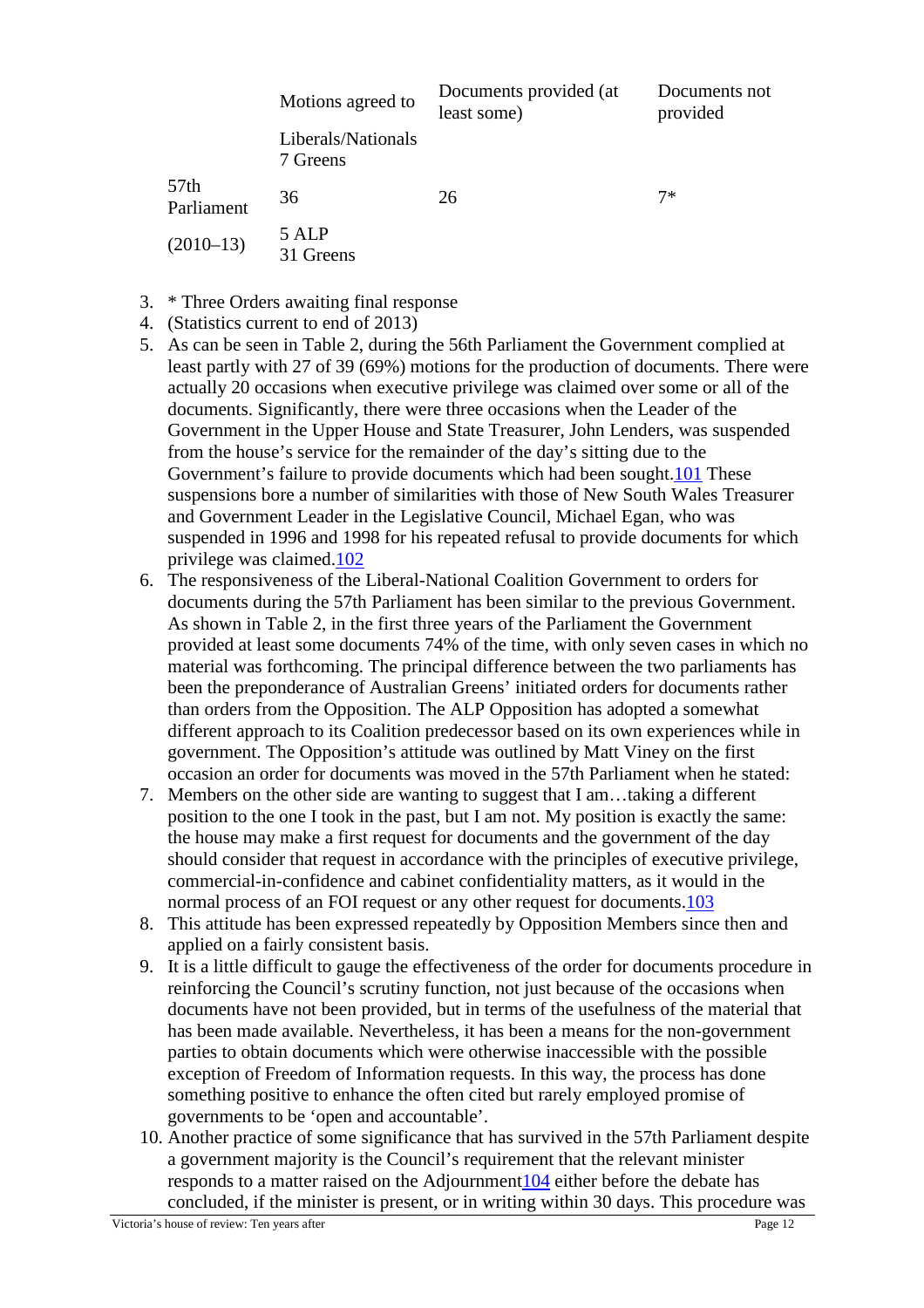introduced via sessional orders in 2007 and was subsequently incorporated into the standing orders for the 57th Parliament. If a minister does not meet his/her obligations, the member who raised the matter may follow a similar process to one applicable to unanswered questions on notice, in which the member can seek an explanation for the failure to provide an answer and may then move a motion to take note of this failure.105

- 11. In practice, the overwhelming majority of Adjournment matters requiring a written answer have not been provided within the 30 day limit. A big part of the reason for this is the difficulty the Council has in pursuing Legislative Assembly ministers, who represent the bulk of the Cabinet, for answers. In large part, the Council is dependent on the persuasive powers of Council ministers to prevail on their lower house colleagues. Nevertheless, approximately 80–85% of Adjournment matters raised between 2008 and 2013 were eventually responded to in writing and, if anything, these responses have become a little more timely in the 57th Parliament.
- 12. The number and timeliness of written answers tells us nothing about their usefulness or how comprehensively matters are addressed by ministers. Nevertheless, the expectation that a response will be provided has placed an additional obligation on the Executive, and the procedure's retention by the current Government, despite having the numbers to change it, suggests the procedure has a good chance of being preserved in the future.
- 13. The other notable change in the Council's operations since the 2003 Reform Act, and more particularly since the election of members from minor parties who are not directly part of the Government vs Opposition contest, has been the gradual increase in the number of private members' or non-government bills being introduced. As reflected in Table 3, which covers a 25 year period in the Council, the frequency of these bills tended in the past to be shaped by whether the Government had an upper house majority. For instance, only one Opposition bill was initiated in the Council through the seven years of the Kennett Liberal/National Party Government when the Executive controlled the numbers in both houses.
- 14. Private Members' Bills introduced in the Legislative Council

Parliament Non-Government Bills introduced 51st (1988–92) 9\* 52nd (1992–96) 0 53rd (1996–99) 1 54th (1999–2002) 9\* 55th (2003–06) 6 56th (2006–10) 13\* 57th (2010–13) 13 TOTAL 51

- 15. \* Non-Government majority held in the Council
- 16. Notably, however, the increased number of non-government bills in the 56th Parliament, when the Government lacked a majority, has not only continued but been built on in the 57th Parliament. By the end of 2013, with the Parliament having almost a year to run, the number of private members' bills had already equalled the total for the entire 56th Parliament.
- 17. There is no question that the continued presence in the Council of three Australian Greens' members has been a major factor in this development. Amongst the 13 Bills initiated in the 57th Parliament's first three years, 11 were sponsored by the